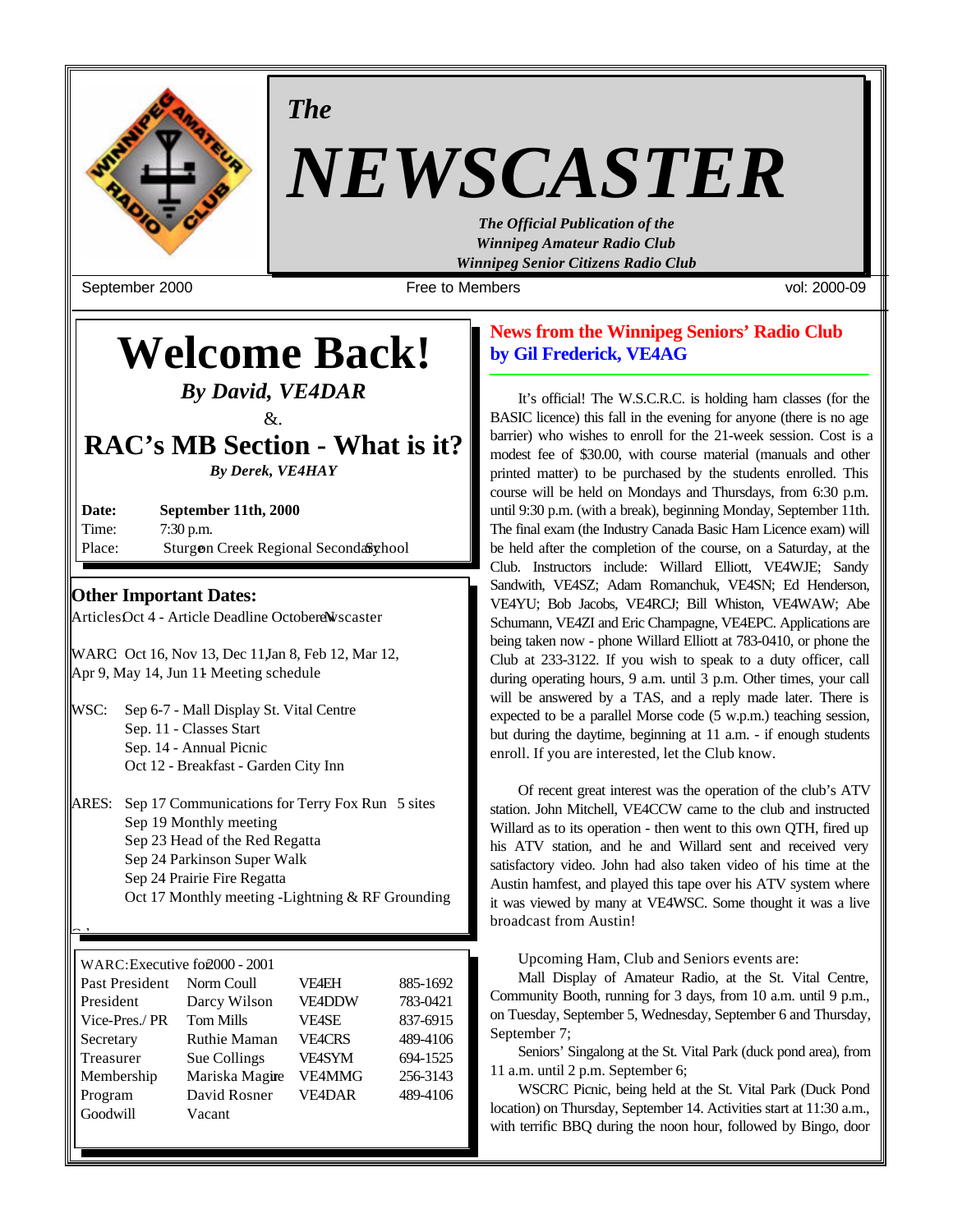and attendance draws, and ham radio operating, ending about 3 p.m. Members, guests and friends are cordially invited to attend. There is a nominal charge;

WSCRC Board Meeting, beginning at a new start time - 10 a.m., on Wednesday, September 20;

Ham Classes for Basic Licence: beginning Monday, September 11;

Breakfast: Garden City Inn - Thursday, October 12, beginning 9 a.m.

For further information, call George, VE4GNG at 774-6378, Ed, VE4YU at 694-0667 or George, VE4GOM at 885-1604.

The club newsletter - SPARKS - will be mailed out to every member of record near the end of August. This mailing will also include a copy of the 'Blips 'n' Blurbs' newsletter - we hope you find both interesting.

## **Minutes for W.A.R.C. June 12, 2000 Submitted by Dick, VE4HK**

Meeting began 7:30 p.m. Norm Coull VE4EH presiding, and each member introduced him or herself. VE4EH made some welcoming remarks and explained that Darcy VE4DDW, our president was ill that night



Minutes of May meeting approved as printed in June Newscaster. Moved Vern Dutton VE4VQ, Seconded Rick Lord VE4OV Carried

Barry Melowanchuk VE4MA made a presentation about the upcoming Central States VHF conference, taking place in Winnipeg, July 20-22. This will be the first time ever this conference has been held outside the United States. There will be several good forums

## *Membership Report*

Presented by Mariska Maguire VE4MMG, The 2000/2001 membership form is included with the June Newscaster. WARC would like to send the Newscaster via E-mail in 2000/2001. This will save on paper and postage. The club will use one method or the other, not both. Each member was encouraged to specify which method was preferred, when filling out the application. VE4MMG has received 9 renewals for 2000/2001 so far

## *Financial Report*

Presented by Susan Collings VE4SYM, WARC had \$4483.49 in the bank at the beginning of May. Closing balance as of May 31, \$4257.91 See financial statement for balance of report

## *Reports*

Rick Lord VE4OV, Midwest Director reminded the membership about RAC Canada Day contest July 1. Rick asked for volunteers to be VE4RAC during the contest. VE4OV read a letter from Ken Pulfer VE3PU, concerning the World Radio Conference, held in Istanbul, Turkey. VE4OV explained that his term as Midwest Director was up in September. He requested that 15 RAC members fill out the nomination form, which he conveniently provided.

#### *Field Day*

Ed Henderson VE4YU reminded everyone that Field Day will be held at Group Area 2, Site 6, Birds Hill Park, on June 24 and 25. Ed asked where the Kenwood TS450 HF transceiver was located. Derek Hay VE4HAY stated that it was in his home. He had not returned it to the Seniors, after the "Frequency" display at St. Vital Silver City Movie Theater. VE4HAY volunteered to lend a computer for logging contacts at Field Day. Everything is well in hand for Field Day. There will be a giant barbecue beginning at 6 p.m. Saturday. All people coming to Field Day were reminded to bring a lawn chair.

## *Marathon*

VE4HAY reminded everyone about the briefing meeting 7 p.m. tomorrow evening, at the Manitoba Sports Federation Building

## *DX Sleuths*

Adam Romanchuk VE4SN stated that the bands were closed down due to strong solar flares.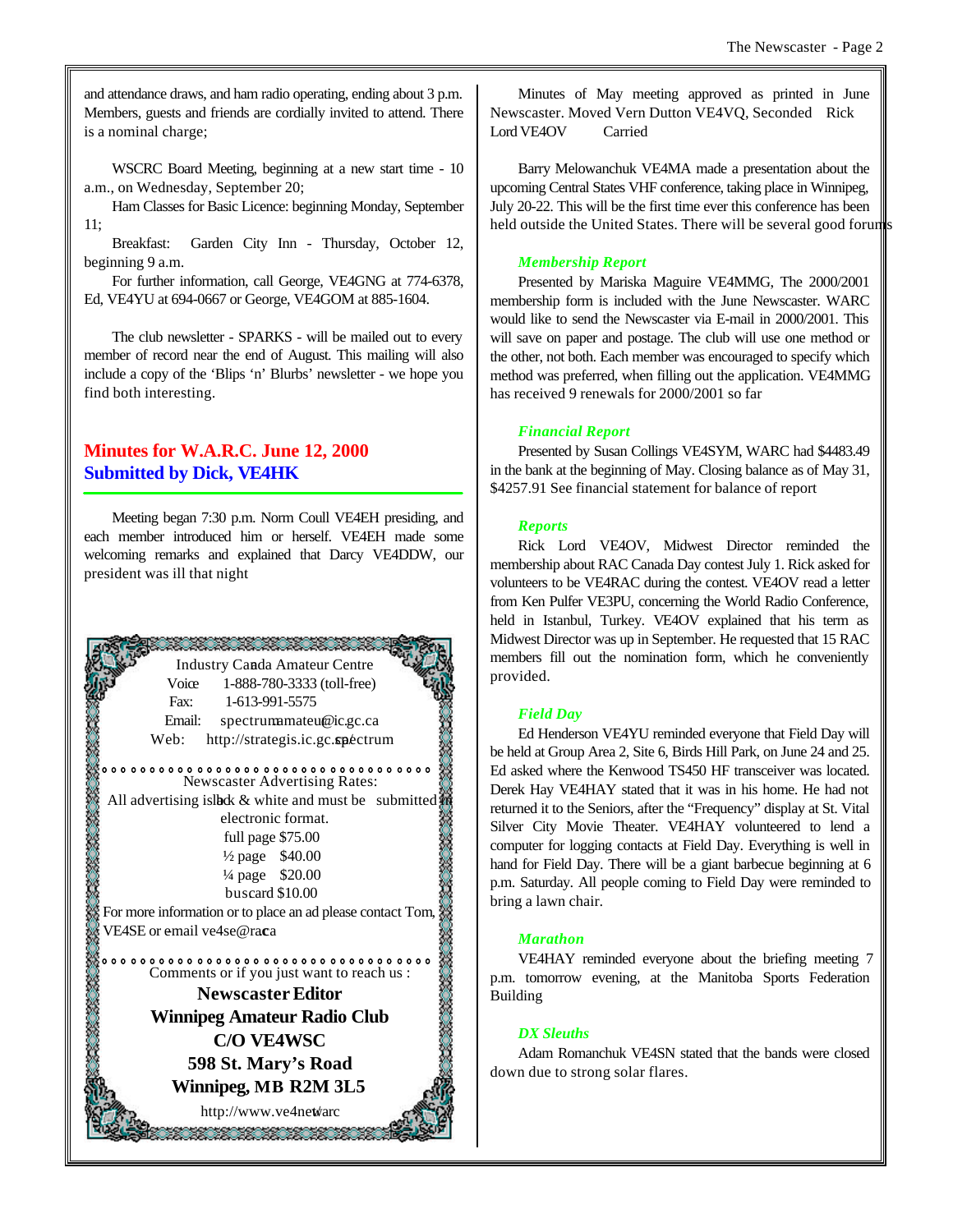#### *Newscaster*

VE4HAY requested articles of interest for the Newscaster

## *Other*

VE4EH stated that VE4YU volunteered to audit WARC books, and would present a report at the September meeting

### *Election of Officers*

VE4EH requested nominations. He stated that there were 2 positions to be filled, program chairman, and secretary. Tom Mills VE4SE would like to be vice president only . Nominated Ruthie Maman VE4CRS

> Moved Sue Collings VE4SYM SecondedWayne Warren VE4WR

No other nominations VE4CRS declared elected by acclamation Election declared complete

## *ARES Report*

Wayne Warren VE4WR noted that an ARES newsletter was being created for ARES members and executive. Wayne continued to state that several EMO officers would be taking an amateur radio course in the fall. This will benefit both organizations. VE4WR noted that Jeff Dovyak VE4MBQ was arranging very basic HF training for VHF qualified Canwarn volunteers. There is room for 2-3 non ARES people. VE4WR advised that amateur radio Y2K were a smashing success. All government officials were very impressed with ARES efforts. VE4CPU asked about an upcoming written report. VE4WR advised that the report will be in the upcoming ARES newsletter

#### *Notices for the Good and Welfare*

VE4OV welcomed Anna Horning VE4ANA to the meeting, and congratulated her on her weight loss.

David Rosner VE4DAR asked about training courses and Elmers. VE4EH responded that WARC was investigating holding basic classes at the Seniors in the evenings. He noted the difficulty in locating volunteer instructors

Business meeting adjourned 0810 p.m.

The educational portion of the meeting began at 8:40. Wayne Warren VE4WR gave a very interesting and informative program about various pieces of wireless equipment, including ATV, remote wireless light switches, GPS units etc.

Winner of the MFJ clock in the raffle was Al VA4AA Winner of the MFJ mobile handheld mount was Dennis VE4UK

## **Winnipeg ARES Report by Jeff, VE4MBQ - Winnipeg EC**

The summer is traditionally quiet for WPGARES and this summer has been pretty uneventful (as of this writing) with the exception of CANWARN ongoing until 10SEP and the very severe weather west and south of Winnipeg 24JULY that lead to a telephone fan-out and Alert Net for WPGARES members from 1751 to 2048h. By the way, there were CANWARN Nets in operation that day from 1300-2130h for several CANWARN Districts (Brandon, Dauphin, South-Central, Winnipeg). Grant VE4HGD and Glen VE4GWN both excelled as Net Controllers (according to Pat McCarthy from Environment Canada and this writer).

Our 15AUG monthly meeting featured Dan Michaelis VE4SYG who gave us a presentation "How to Get the Most Out of Your Handheld/Portable Under Adverse Conditions". The Call for Nominations for the 2000-01 WPGARES Executive was also made at this meeting. The present incumbents (Pres, Vice-Pres, and Treasurer) are all standing for re-election. The position of Secretary is currently vacant. Nominations must be submitted by TUE 12SEP00 to me, VE4MBQ. You must of course be a member in good standing to nominate or be nominated. Any office for which there is more than one valid nomination will be decided by election at our next meeting.

I am currently taking orders for golf shirts with our logo embroidered on the left. The shirts are \$30 each. I will place the order as soon as we reach the minimum number (7 shirts so far, 15 is the minimum).

September promises to be a busy month for us in terms of public service events:

Sun. 17SEP Terry Fox Run Tue. 19 Sep - Monthly Meeting /Elections/ Briefings SAT 23SEP Head of the Red Regatta SUN 24SEP Parkinson Superwalk SUN 24SEP Prairie Fire Regatta. 17OCT Meeting "Lightning & RF Grounding Safety"

Volunteer operators are still required for all four events - if you are available please get in touch with me ASAP. We will brief for Terry Fox during the coffee break at 11SEP WARC meeting, the other three events we will brief at our 19SEP monthly meeting, 1900h at Sir Wm Stephenson Library 765 Keewatin Street.

A basic amateur radio course is being planned for government officials this fall by Manitoba ARES SEC Don Mackinnon VE4DJM and DEC Wayne Warren VE4WR.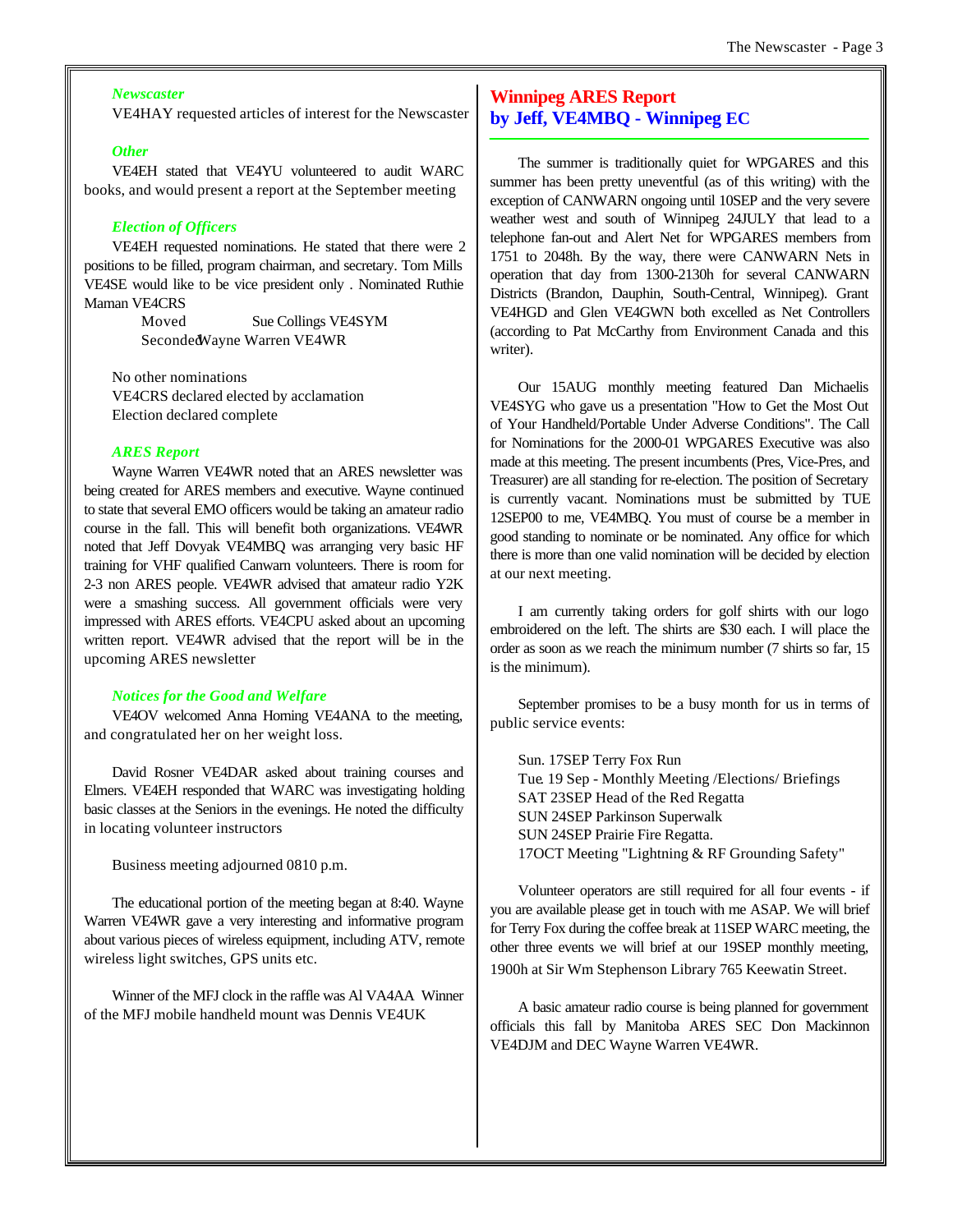## **RAC Bulletins**

**www.rac.ca/~racnews/othernotices/racbullemail.htm**

## *RAC Bulletin 00-053E*

## WRC-2000 News

Since attending the World Radio Conference 2000 (WRC-2000) in Istanbul, Turkey, which concluded June 2, 2000, Ken Pulfer VE3PU is now preparing news items regarding the outcome of the conference. These items are being written over a period of time and can be found on the RAC Web Site - URL http://www.rac.ca/wrc2000.ht As well, an open letter of thanks from Ken Pulfer, VE3PU can be found on the DARF Web Site - URL http://www.igs.net/~darf/

## *RAC bulletin 00-059E*

## Ukraine joins CEPT T/R61-01

Canada as a non-CEPT country participates in CEPT Recommendation T/R61-01. This allows Canadians to operate their amateur radio station while temporarily visiting CEPT countries. Ukraine is the first CIS nation to be added to the CEPT list whereas the agreement between Canada and the Ukraine has been successfully concluded and meets all the requirements.

The amateur radio community can enjoy the benefits of the CEPT reciprocal operating agreement with the Ukraine. Working toward achieving the CEPT agreement between the Ukraine and Canada, which has been ongoing for 5 years, was the Amateur Radio League of Alberta (ARLA), Mike Eliuk, VE6MY, ARLA Past President Joe Green, VE6JMG, UARL President Igor Zeldin, UR5LCV, Dr. Roman Petryshyn from Grant McEwan Community College, Hon. Anne McLellan, Justice Minister and MP West Edmonton, Jan Skora from Industry Canada and Ron Kalinsky of Zollotto Mines Ltd.

## *RAC Bulletin 00-064E*

## VE4XN Honoured

The Canadian Amateur Radio Hall of Fame Board of Trustees is pleased to announce that Mr. Dave Snydal, VE4XN has been chosen as the 1999 recipient of the Hall of Fame Award. Mr. Snydal will shortly be inducted into the Canadian Amateur Radio Hall of Fame as a Member. The Board and Executive of Radio Amateurs of Canada extend sincere congratulations to Mr. Snydal on this auspicious occasion.

## *RAC Bulletin 00-071E*

RAC Asks Industry Canada To Discontinue The 12 W.P.M. Morse

During the past year, RAC has consulted with the Canadian Amateur community in various ways including web site surveys, **www.escape.ca/~ve4jnf** ve4jnf@escape.cal

message boards, analysis of e-mail and postal correspondence, letters to the editor of The Canadian Amateur magazine and as well as on-the-air discussions and fora.

The RAC Board of Directors has concluded that a majority of Canadian Amateurs are supportive of dropping the 12 W.P.M. Morse test although many are against such a change.

In a recent letter to Industry Canada, RAC President Kenneth Oelke, VE6AFO recommended that full HF operating privileges be granted to amateurs who have passed a 5 W.P.M. Morse test. At the same time, Mr Oelke requested that the department consider the augmentation of written tests to strengthen and expand the requirements for operator knowledge and skills in the areas of station set up and operation, on-air procedures and operating practices, and to include more questions on modern modes of communication employed by Radio Amateurs.

This proposal would give Canadian radio amateurs operating privileges similar to those currently accorded to United States amateurs who successfully pass a 5 W.P.M Morse test.

Industry Canada is aware that a review of the international regulations governing the Amateur Services will take place at the next World Radio Conference currently scheduled for 2003. One aspect of such a review would be the testing requirements for access to frequencies below 30 MHz. The proposed review is supported by the International Amateur Radio Union, which has consulted with its member organizations in over 180 countries during the past four years.

Independent of the review of the International Regulations, many countries including The United Kingdom, Australia, South Africa, and many European countries are either considering or have already decided to decrease their Morse testing requirements. A decision by Canada to drop the 12 W.P.M. Test would be in harmony with what is happening in other parts of the world and would simplify the negotiation and implementation of reciprocal operating agreements.

## *Parkside Appliance & Electronics*



**Sales & Service of Computers & Software Home repairs offered**

**John, VE4JNF**

**386 Belvidere Street 885-9278**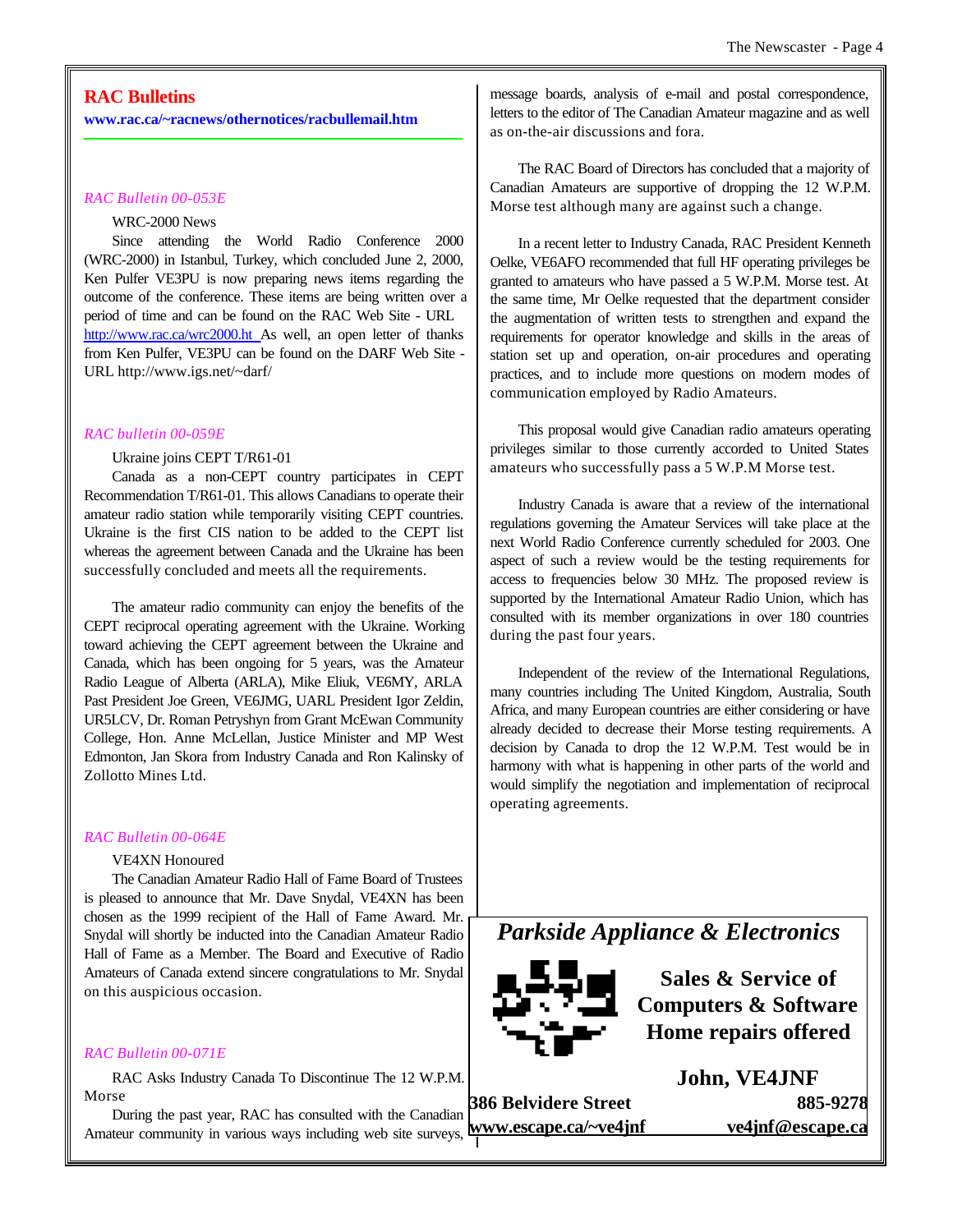## **Manitoba Marathon 2000 By Ralph VE4RY**

For the past 22 years, a Father's Day tradition in Winnipeg has been the Manitoba Marathon. Also traditional is the use of Amateur Radio to provide the unique communication facility that they require. Cell phones and trunked radios could not provide simultaneous course-wide coverage such as we can.

This year there were over 7,500 runners in 5 events, and over 60 enthusiastic Amateur Radio Volunteers were strategically located throughout the 26.2-mile course, at control centres and on medical and supply vehicles. We use a setup using separate closed nets on repeaters for the hospitality stations and the vehicles, [with a simplex control station monitoring and directing the action from race headquarters]. This provides efficient and logical operation

We also included APRS systems in the lead vehicle and course closing car. This GPS setup allowed us to track their progress on a laptop computer at the race headquarters. The Marathon people were quite impressed as they watched the little truck move on the course map on the screen.

Our goal is to give something back for this wonderful hobby and have fun doing it. Every June we get to test our batteries and antennas; a sort of "Field Day" on two meters. On a more technical side, we also learn a lot about RF phenomena at the control centre, where we run four two-meter rigs ... all within ten feet, with no interaction!

Every ham and family member that help are an integral part of making this charity event a success. We don't have room to mention them all, but there are a few that we would like to pay special tribute. Sincere thanks to the APRS guys: Dale VE4DRC, Wayne VE4WTS, Louie VE4PLJ and Grant VE4HGD. Also, thanks to the Manitoba Repeater Society, the University of Manitoba Amateur Radio Society, and the Winnipeg Senior Citizens' Radio Club for the use of their facilities and the sponsors of VE4WNR and VE4CNR repeaters.

And a special thanks goes out to Derek, VE4HAY who is exemplary as Net Control Operator and handles the "pile-ups" like a pro! Then there's Craig VE4WI who keeps things under control at the Race Control Center and Kay VE4YF who coordinates it all. This stuff is easy for them: they're both Air Traffic Controllers! And finally Ralph VE4RY, whose technical expertise enables us to communicate under challenging conditions.

I am sure that all who participated would agree that it was worth all the effort.

## **Antenna Designer Louis Varney, G5RV, SK From ARRL Bulletin**

Louis Varney, G5RV, who invented the world-famous G5RV antenna, died June 28. He was 89.

The G5RV multiband wire antenna for HF is among the most popular of all antenna designs. Varney first described the G5RV in the November 1966 issue of the RSGB Bulletin. He employed a full-size and a double-size G5RV, both fed with open-wire feeders, at his own station.

Varney remained an active radio amateur until very recently and kept regular on-the-air schedules. He was an RSGB member for 74 years and served as life president of the Mid-Sussex Amateur Radio Society. His wife Nelida is among his survivors.

## **Field Day 2000 By Ed, VE4YU**

The annual ARRL sponsored North American Field Day exercises took place on June 24/25, 2000. The Winnipeg Amateur Radio Club once again took to the field and set up an ATV and 3 HF stations at Birds Hill Provincial Park just east of Winnipeg.

The site was a large open area with washrooms and a water tap. We supplied our own power and the hospitality team headed by David, VE4DAR and Ruthie, VE4CRS, did a great job keeping us supplied with food and drink. Five parties spent the night at the site. There were 79 people who visited the site with 44 being radio amateurs, 22 ARES members, 2 Cub Leaders and 15 Cub Scouts. 25 radio amateurs operated the stations.

Only 593 contacts were made but we all had a great time and learned a lot about setting up working stations in less than one hour. All antennas were dipoles except for ATV.

A big thank you to all who made this Field Day a big success! Next year's plans are already in the works.

## **By David VE4DAR**

Take one grassed field with nothing but ants, two wooden privies and a water tap. Add some planning, enthusiasm and effort. Throw in a truck load of supplies and equipment. Pour in some rain; and mix with lots of sun. Stir in two sizzling BBQ's and VOILA! Out comes this year's Field Day at Birds Hill Park near Winnipeg. We had two days of fun, learning, fellowship and a respectable number of contest points for dessert.

One aspect of Field Day is to demonstrate our ability to set up and operate under adverse conditions. Just as important, in my opinion, is the opportunity to develop teamwork and club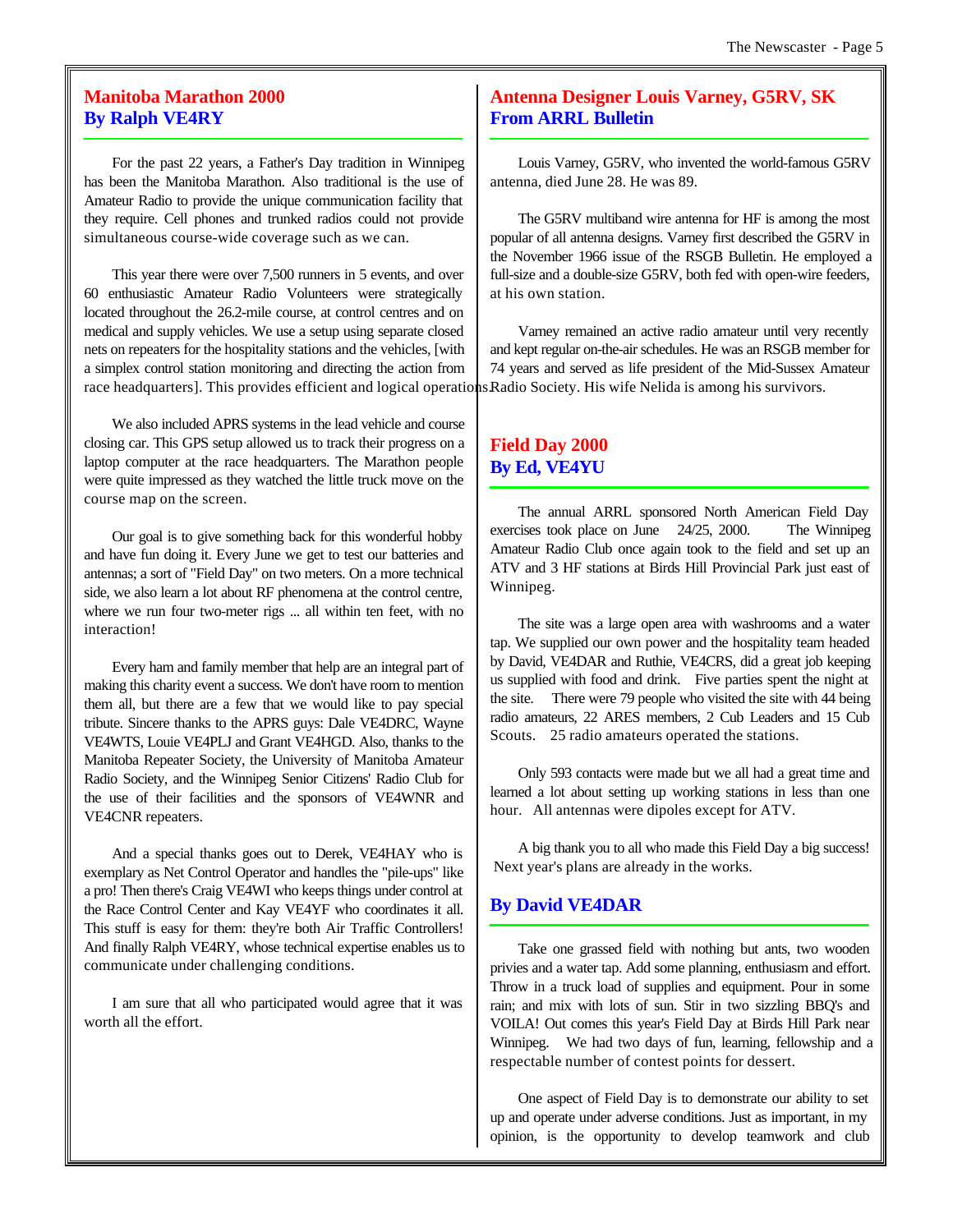cohesiveness. Let's not forget the fun and sense of achievement. Many of the 75 persons who attended expressed their satisfaction with the event. It was great to see Bert Anderson VE4AP, perhaps Manitoba's longest licenced ham, in attendance with his photo albums.

## **Radio Protocal by Eric, VE4EPC.**

I have searched the Internet and have not found any information dealing with Radio Protocol and I find this strange, as I have received many calls on this topic due to the fact I teach Rules and Regulations to potential new Hams.

The following is what I feel is correct Radio Protocal and for those that are not sure as how to operate, this may be of some help. Correct operating procedures is more than knowing how to speak, you also have to know the limitations of your equipment, as well as your surroundings and your distance from the Repeater you are using . The same will apply to Simplex operations with some variation.

We as Licensed Amateur Radio Operators know that we have to follow certain procedures as to the use of Call Signs and you have written and passed the Exam that explains those procedures , however some individuals seem to have changed these procedures to suit their own needs and may be setting an example to those new on stream.

As you know you have to ID your Station at the Beginning and at the End of your transmission and are not to exceed 30 minutes. This to me is simple to understand and a six year old kid would not have a problem with that.

Recently I was monitoring the WPG repeater and heard two well established Hams making a Joke of the rules and regulations by continually using their call signs every opportunity they had. Not only did I find this a slap in the face to Amateurs that follow the correct method of communications, I felt that these Adults acted as children rebelling against a ruling that they did not like. Seeing as how we cannot spank these kids I would suggest we refrain from acknowledging people who think and verbally abuse our regulations.

This is not what I would call correct or polite Radio Protocal and I am not going to give the call signs of the two individuals but Dick and Larry should know better.

If you want to be able to communicate with others in a professional way and still have fun , then do so by following the items listed below:

- Monitor the frequency before transmitting.
- Use your call sign as needed.
- Make your call and go Simplex if possible.
- Do not make a comment with out ID'ing your station.
- $\bullet$  Use full phonetics all the time when using call signs.
- E Leave a space between conversations.
- Hand held and rubber duck operations have limitations.
- Be polite and communicate slowly.
- Avoid political and religious topics.
- Do not Kerchunk repeaters.
- ID your station when making test transmissions.
- º ID your station when accessing Links.
- Do not follow others bad habits.
- º If you are not sure of something, ask for help.

## **Australia adopts 5 WPM for HF Access Jim Linton VK3PC**

Australia has become the 7th country to adopt the five-words-per-minute Morse code amateur licence test speed for full access to the HF amateur bands.

In an official announcement in the Commonwealth of Australia Gazette on the 12th of July, the Australian Communications Authority (ACA) changed the amateur regulations for the VK Intermediate grade licence that requires only 5wpm Morse code proficiency.

In doing so it lifted the previous HF band restrictions on the Intermediate Licence which can now use all bands below 30 MHz.

The change had been anticipated following a submission to the ACA made by the Wireless Institute of Australia in March this year seeking a lowering of the code speed.

Australia is maintaining for the time being, its Unrestricted grade licence, that requires the passing of a 10wpm Morse code test - but this is only to satisfy the needs of reciprocal licensing agreements.

The HF operating privileges and conditions for the Intermediate and Unrestricted licenses are now identical.

Australia, in adopting 5wpm, has joined Denmark, Sweden, Britain, USA, South Africa and Gibraltar.

Others including New Zealand, Canada, Singapore, India, Malaysia, Pakistan, Papua New Guinea, Kenya and countries in Europe are in various stages of seeking to lower the code speed to 5wpm.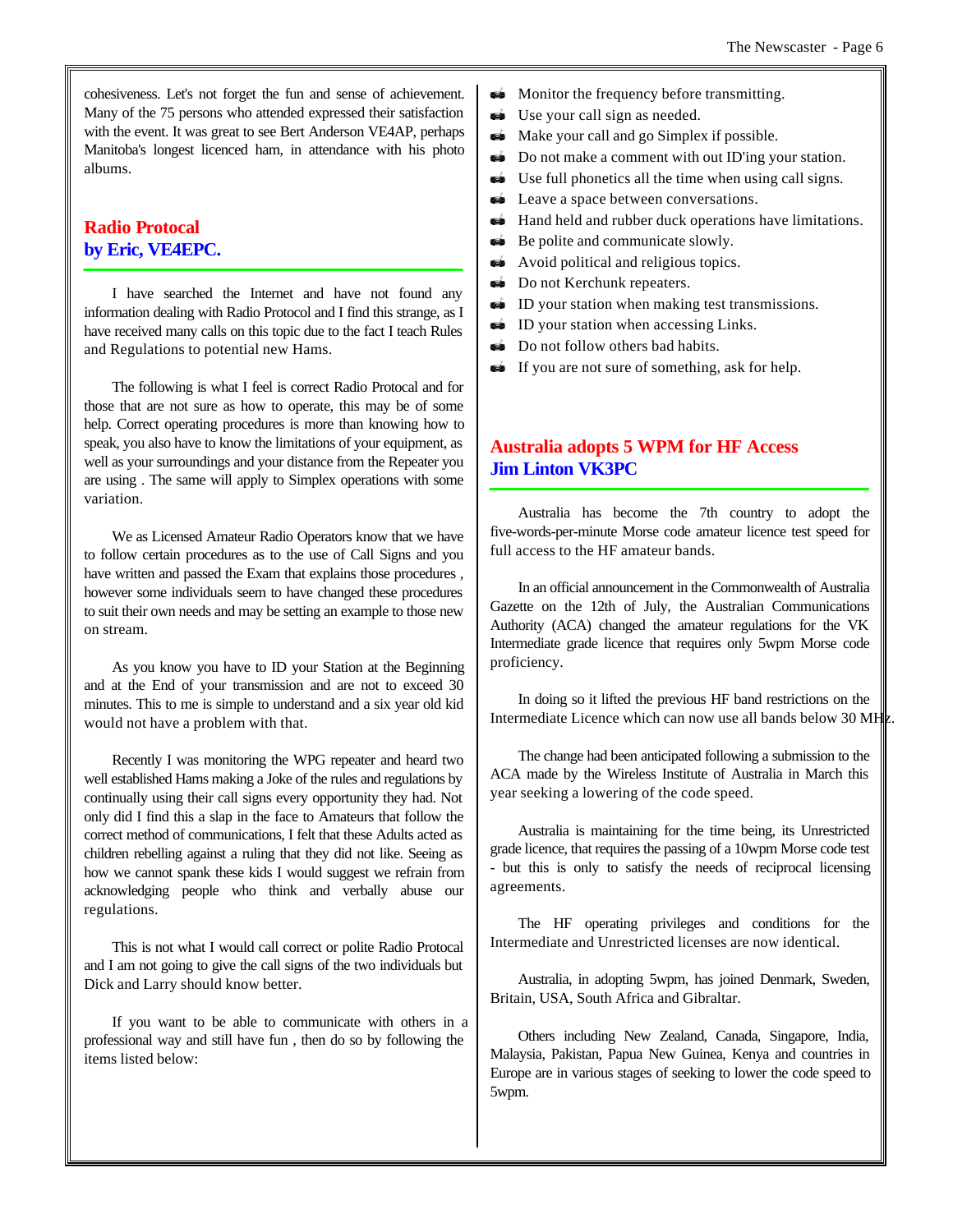| <b>1000 Marbles</b>                                                                                                                                                                                                                                                                                                                                                            | "So I went to a toy store and bought every single marble they                                                                                                                                                                                                                                                                                                                                                                                                                                                      |
|--------------------------------------------------------------------------------------------------------------------------------------------------------------------------------------------------------------------------------------------------------------------------------------------------------------------------------------------------------------------------------|--------------------------------------------------------------------------------------------------------------------------------------------------------------------------------------------------------------------------------------------------------------------------------------------------------------------------------------------------------------------------------------------------------------------------------------------------------------------------------------------------------------------|
| by Werner VE4UA                                                                                                                                                                                                                                                                                                                                                                | had. I ended up having to visit three toy stores to roundup 1000                                                                                                                                                                                                                                                                                                                                                                                                                                                   |
| The older I get, the more I enjoy Saturday mornings. Perhaps<br>it's the quiet solitude that comes with being the first to rise, or<br>maybe it's the unbounded joy of not having to be at work. Either                                                                                                                                                                        | marbles. I took them home and put them inside of a large, clear<br>plastic container right here in the shack next to my gear. Every<br>Saturday since then, I have taken one marble out and thrown it<br>away."                                                                                                                                                                                                                                                                                                    |
| way, the first few hours of a Saturday morning are most enjoyable.<br>A few weeks ago, I was shuffling toward the basement shack<br>with a steaming cup of coffee in one hand and the morning paper in<br>the other. What began as a typical Saturday morning, turned into<br>one of those lessons that life seems to hand you from time to time.<br>Let me tell you about it. | "I found that by watching the marbles diminish, I focused<br>more on the really important things in life. There is nothing like<br>watching your time here on this earth run out to help get your<br>priorities straight."<br>"Now let me tell you one last thing before I sign-off with you<br>and take my lovely wife out for breakfast. This morning, I took the<br>very last marble out of the container. I figure if I make it until next<br>Saturday then I have been given a little extra time. And the one |
| I turned the dial up into the phone portion of the band on my                                                                                                                                                                                                                                                                                                                  | thing we can all use is a little more time."                                                                                                                                                                                                                                                                                                                                                                                                                                                                       |
| ham radio in order to listen to a Saturday morning swap net. Along                                                                                                                                                                                                                                                                                                             | "It was nice to meet you Tom, I hope you spend more time                                                                                                                                                                                                                                                                                                                                                                                                                                                           |
| the way, I came across an older sounding chap, with a tremendous                                                                                                                                                                                                                                                                                                               | with your family, and I hope to meet you again here on the band.                                                                                                                                                                                                                                                                                                                                                                                                                                                   |
| signal and a golden voice. You know the kind, he sounded like he                                                                                                                                                                                                                                                                                                               | 73 Old Man, this is K9NZQ, clear and going QRT, good morning!"                                                                                                                                                                                                                                                                                                                                                                                                                                                     |
| should be in the broadcasting business. He was telling whoever he                                                                                                                                                                                                                                                                                                              | You could have heard a pin drop on the band when this fellow                                                                                                                                                                                                                                                                                                                                                                                                                                                       |
| was talking with something about "a thousand marbles."                                                                                                                                                                                                                                                                                                                         | signed off. I guess he gave us all a lot to think about. I had planned                                                                                                                                                                                                                                                                                                                                                                                                                                             |
| I was intrigued and stopped to listen to what he had to say.                                                                                                                                                                                                                                                                                                                   | to work on the antenna that morning, and then I was going to meet                                                                                                                                                                                                                                                                                                                                                                                                                                                  |
| "Well, Tom, it sure sounds like you're busy with your job. I'm sure                                                                                                                                                                                                                                                                                                            | up with a few hams to work on the next club newsletter. Instead, I                                                                                                                                                                                                                                                                                                                                                                                                                                                 |
| they pay you well but it's a shame you have to be away from home                                                                                                                                                                                                                                                                                                               | went upstairs and woke my wife up with a kiss. "C'mon honey, I'm                                                                                                                                                                                                                                                                                                                                                                                                                                                   |
| and your family so much. Hard to believe a young fellow should                                                                                                                                                                                                                                                                                                                 | taking you and the kids to breakfast." "What brought this on?" she                                                                                                                                                                                                                                                                                                                                                                                                                                                 |
| have to work sixty or seventy hours a week to make ends meet.                                                                                                                                                                                                                                                                                                                  | asked with a smile.                                                                                                                                                                                                                                                                                                                                                                                                                                                                                                |
| Too bad you missed your daughter's dance recital."                                                                                                                                                                                                                                                                                                                             | "Oh, nothing special, it's just been a long time since we spent a                                                                                                                                                                                                                                                                                                                                                                                                                                                  |
| He continued, "let me tell you something Tom, something that                                                                                                                                                                                                                                                                                                                   | Saturday together with the kids. And, hey! Can we stop at a toy                                                                                                                                                                                                                                                                                                                                                                                                                                                    |
| has helped me keep a good perspective on my own priorities."                                                                                                                                                                                                                                                                                                                   | store while we're out? I need to buy some marbles."                                                                                                                                                                                                                                                                                                                                                                                                                                                                |
| And that's when he began to explain his theory of a "thousand                                                                                                                                                                                                                                                                                                                  | <b>Camp 808</b><br>By Woody, VE3JJA                                                                                                                                                                                                                                                                                                                                                                                                                                                                                |
| marbles." "You see, I sat down one day and did a little arithmetic.                                                                                                                                                                                                                                                                                                            | The 21 annual camp 807 hamfest took place at Kenora,                                                                                                                                                                                                                                                                                                                                                                                                                                                               |
| The average person lives about seventy-five years. I know, some                                                                                                                                                                                                                                                                                                                | Ontario on the north end of Lake of the Woods on the 4th 5th and                                                                                                                                                                                                                                                                                                                                                                                                                                                   |
| live more and some live less, but on average, folks live about                                                                                                                                                                                                                                                                                                                 | 6th of August last. The Camp 807 changes location every year                                                                                                                                                                                                                                                                                                                                                                                                                                                       |
| seventy-five years."                                                                                                                                                                                                                                                                                                                                                           | between three Northwestern Ontario communities Fort Frances,                                                                                                                                                                                                                                                                                                                                                                                                                                                       |
| "                                                                                                                                                                                                                                                                                                                                                                              | Dryden and Kenora and with the 2002 edition Warroad Minnesota                                                                                                                                                                                                                                                                                                                                                                                                                                                      |
| Now then, I multiplied 75 times 52 and I came up with 3900<br>which is the number of Saturdays that the average person has in<br>their entire lifetime. Now stick with me Tom, I'm getting to the<br>important part."                                                                                                                                                          | will come on board and co-host the popular event also. Billed as a<br>good get together of Amateur Radio Operators from both Canada<br>and the US many of the ops have been coming to the event from it's<br>inception and this years was no exception. Hams from Minnesota,<br>Michigan, Illinois, Manitoba, Ontario and Alberta swapped goods,<br>tales and lies to make the weekend another great success. Steve                                                                                                |
| "It took me until I was fifty-five years old to think about all                                                                                                                                                                                                                                                                                                                | W9DNI from Sparland Illinois was the winner of the Kenwood                                                                                                                                                                                                                                                                                                                                                                                                                                                         |
| this in any detail," he went on, "and by that time I had lived                                                                                                                                                                                                                                                                                                                 | TM-26A & Diana VE4DIA from St. Andrews MB won the digital                                                                                                                                                                                                                                                                                                                                                                                                                                                          |
| through over twenty-eight hundred Saturdays. I got to thinking that                                                                                                                                                                                                                                                                                                            | 24 clock. A great BBQ steak dinner was held on the Saturday                                                                                                                                                                                                                                                                                                                                                                                                                                                        |
| if I lived to be seventy-five, I only had about a thousand of them                                                                                                                                                                                                                                                                                                             | evening with 72 sitting down to stuff their faces. Over 100 attended                                                                                                                                                                                                                                                                                                                                                                                                                                               |
| left to enjoy."                                                                                                                                                                                                                                                                                                                                                                | the weekend events. The next 807 will take place at Fort Frances                                                                                                                                                                                                                                                                                                                                                                                                                                                   |

August 3rd 4th and 5th in 2001.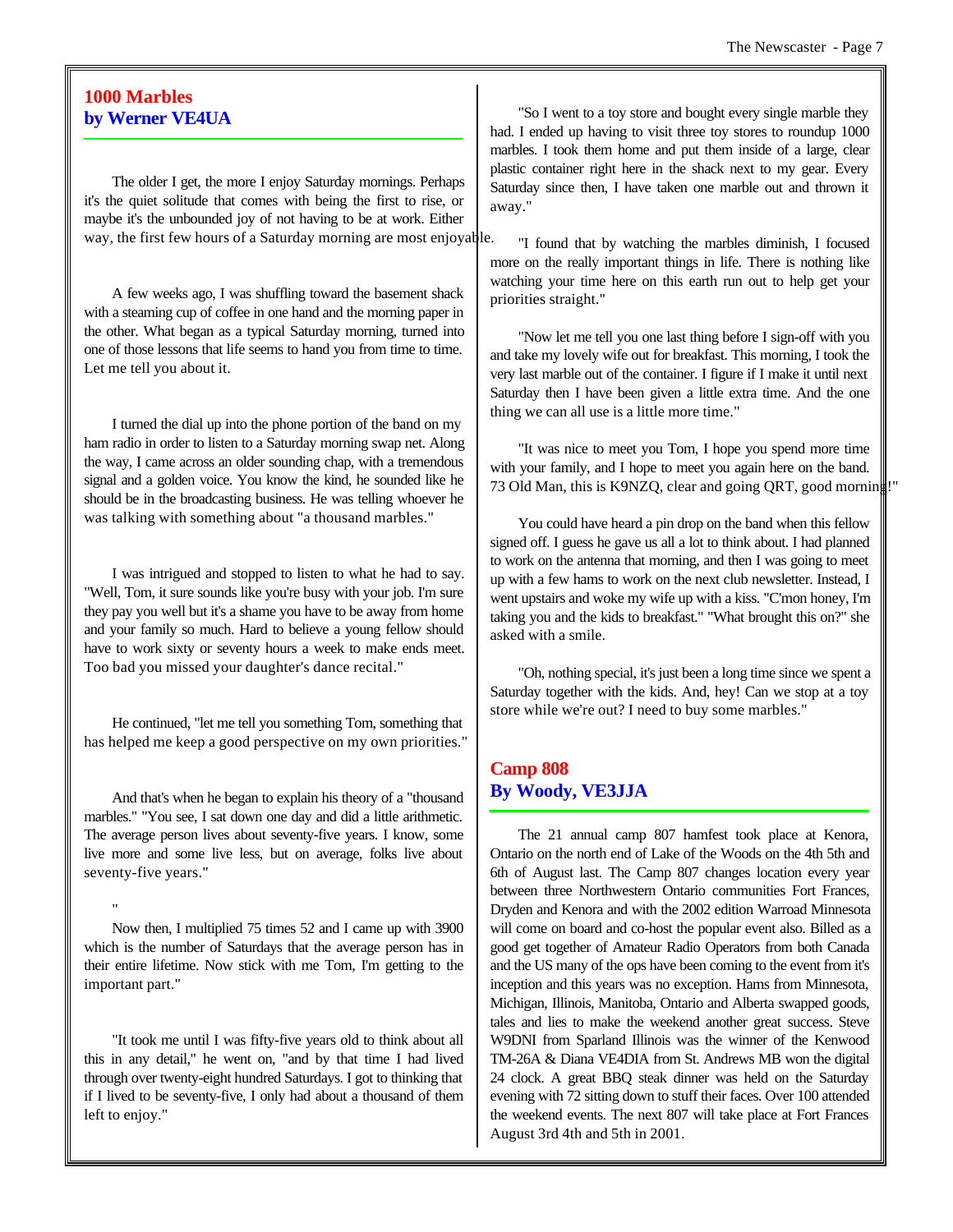## **SOS: Ageing communications system so insecure British paratroopers turn to Morse code.**

## **By: Pierre Mainville,va3pm**

*Here is an article which was reprinted in the National Post on Tuesday June 20, 2000*

British paratroopers serving in Sierra Leone had to use Morse code because their ageing communications system was not secure enough for combat. Commanders believed that putting messages into Morse would be safer than using voice transmissions via Clansman, the British Army's 30-year-old radio system, because the system can be intercepted. Budgetary restraints meant paratroopers had to use 40-year-old Browning machine guns as their main fire support weapon, a source in the Parachute Regiment said. Troops were also dismayed by the failure of military planners to take adequate precautions against malaria. Clansman was due to be replaced in the mid- 1990's. But the replacement system has problems, and Britain's Ministry of Defence is considering scrapping the \$ 4.9-billion project in favour of an off-the-shelf system from France or Canada.

## **Membership Report By Mariska, VE4MMG**

It is time to renew your WARC Membership or become a new member of WARC. WARC memberships are due at the end of September for the new fiscal year 2000-2001. Please consider renewing . See application in the Newscaster

Membership dues are \$15.00 per person for the 2000 -2001 year.

You will have the opportunity to renew your membership by filling out the Membership Renewal form in the NEWSCASTER or at the September WARC meeting.

Something new for this year. You will have the choice of receiving your Newscaster by e-mail or continue to receive it via snail mail. Please indicate your preference on your application form so that we may update our records, but we will require your e-mail address to send it by electronic mail.

Renew now and continue to enjoy the company of your fellow Hams. Please notify the Membership Chairperson if you no longer want an electronic version and wish a hard copy instead

WARC meetings are held on the second Monday of each month September to June. When Monday falls on a Statutory holiday, the meeting is held on the third Monday of the month. Meetings are at Sturgeon Creek Collegiate, starting at 1930 hrs.

## **Contest Calendar**

| September |  |  |
|-----------|--|--|
|           |  |  |

| $  r$ $\cdot$  |           |                                        |
|----------------|-----------|----------------------------------------|
| $04-05$        | 0000-2400 | <b>SSB All Asian Contest</b>           |
| 04             | 0000-2359 | PSK PSK 31 Contest                     |
| 04             | 1300-1600 | CW AGCW Straight Key Party             |
| 04-05          | 1500-1500 | SSB IARU Region 1 Fieldday             |
| 05             | 0000-0359 | CW North America 'Sprint'              |
| 05             | 0000-2400 | SSB Panama Anniversary Contest         |
| 06-07          | 2300-0300 | CW Labor Day QRP CW Sprint             |
| 08-10          | 1400-0200 | <b>CW/SSB YLRL Howdy Days Contest</b>  |
| 11-12          | 0000-2400 | <b>SSB WAE DX Contest</b>              |
| 12             | 0000-0359 | SSB North America 'Sprint'             |
| 18-19          | 0001-2359 | CW/SSB Air Force Anniver QSO Part      |
| 18-19          | Periods   | CW/SSB Washington Salmon Run           |
| 19             | 0000-2400 | SSB Atlantic QSO Party                 |
| 19-20          | 1800-0100 | CW/SSB Tennessee QSO Party             |
| $25 - 26$      | 0000-2400 | RTTY CQ WW RTTY DX Cont                |
| 30-01          | 2 periods | CW/SSB Texas QSO Party                 |
|                |           |                                        |
| <i>October</i> |           |                                        |
| 01             | 0700-1900 | SSB RSGB 21/28 MHz Contest             |
| 03             | 0700-1000 | CW German Telegraphy Contest           |
| 07             | 0000-2400 | PSK31 The PSK31 Rumble                 |
| $07-08$        | 1000-1000 | <b>SSB Oceania DX Contest</b>          |
| $07-08$        | 1200-1200 | CW/SSB F9AA Cup Contest                |
| 07             | 1500-1859 | <b>SSB EU SPRINT Autumn</b>            |
| 07-08          | Periods   | <b>HELL International HELL-Contest</b> |
| $07-08$        | 1600-2200 | CW/SSB California QSO Party            |
| $07-08$        | 2000-0200 | <b>SSB IBERO American Contest</b>      |
| 08             | 0700-1900 | CW RSGB 21/28 MHz Contest              |
| 11-13          | 1400-0200 | <b>CW YLRL Anniversary Party</b>       |
| 14-15          | 1000-1000 | <b>CW Oceania DX Contest</b>           |
| 14-15          | 2 periods | CW/SSB Pennsylvania QSO Party          |
| 14             | 1500-1859 | <b>CW EU SPRINT Autumn</b>             |
| 14             | 1700-2100 | <b>CW FISTS Fall Sprint</b>            |
| 15             | 0000-0200 | CW Asia-Pacific Sprint                 |
| 21-22          | 0000-2400 | RTTY JARTS World Wide RTTY             |
| 21-22          | 0000-2400 | All Rhode Island QSO Party             |
| 21-22          | 1200-2400 | CW QRP ARCI Fall QSO Party             |
| 21-22          | 1500-1500 | CW/SSB Worked all Germany              |
| 22-23          | 1800-0200 | CW/SSB Illinois QSO Party              |
| 25-27          | 1400-0200 | <b>SSB YLRL Anniversary Party</b>      |
| 28-29          | 0000-2400 | SSB CQ W W DX Contest                  |
|                |           |                                        |

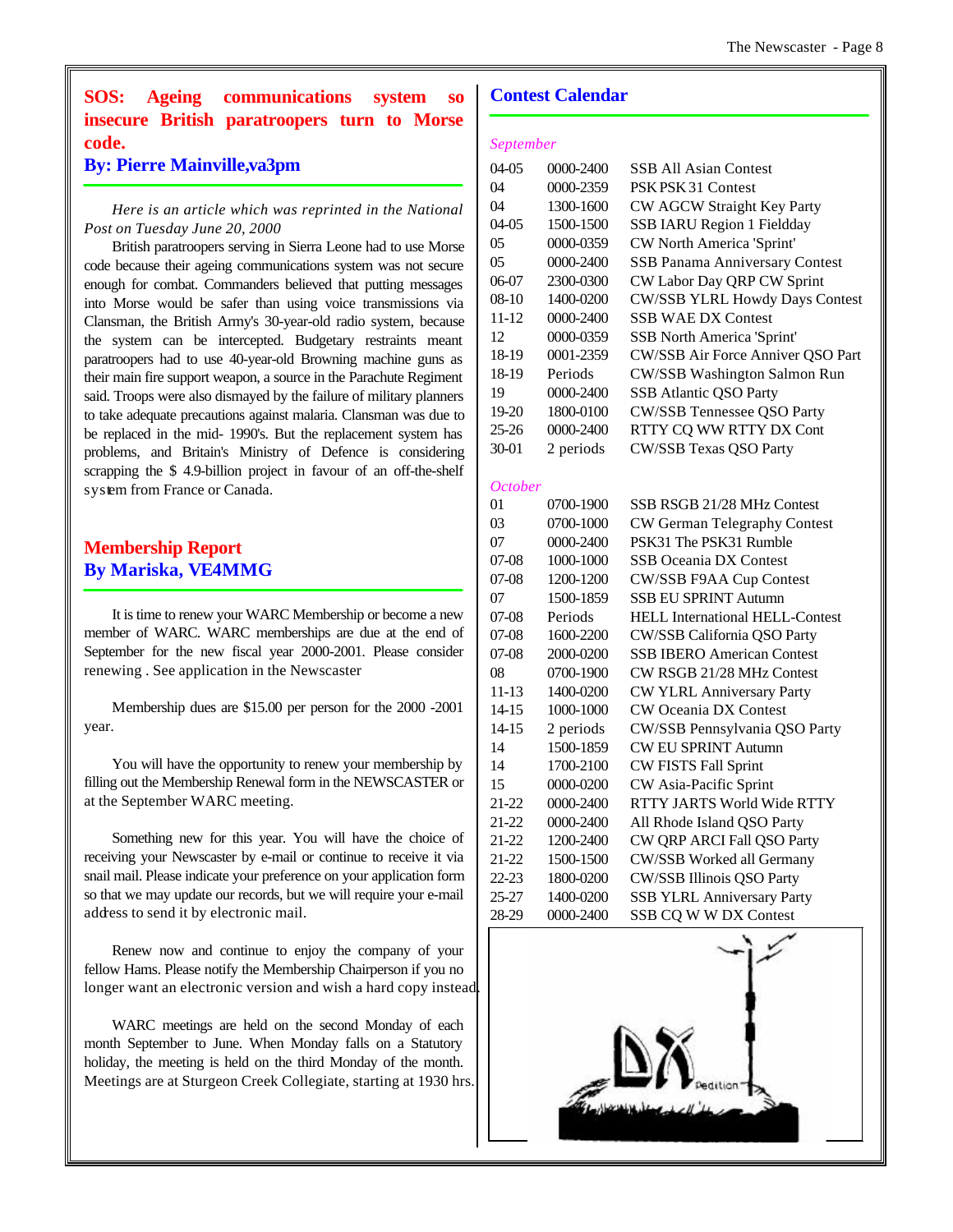## *Comtelco Electronics* **Canada's Newest Icom Dealer**

## **HF Rigs**

## **Mobiles**

| $IC-207H$ compact dualband\$489.00 |  |
|------------------------------------|--|
|                                    |  |

#### **Handhelds**

Prices in effect until October 15,2000 Sale prices are for cash/cheque - Add 3% for credit card

Other Icom models are available at Special Intro-pricing, including Receivers, scanners & Land-Mobile Transceivers

#### Please call for pricing

## **MARMFest 2000 By Dave VE4XN**

\* \* \* \* \*

The Manitoba Amateur Radio Museum HamFest (MARMfest) was held August 118& 19, 2000 on the Museum grounds. There were 122 registered Amateurs from VE4, VE5, VE3 & NO were in attendance. The flea market was a great success this year with many good buys. I even managed to but 4 or 5 items this year. Followed by the Hall of Fame presentation to VE4XN. Activities for the XYL's and harmonics were also well attended. The prize winners are:

Realistic VHF HX-202 Radio from Hamfest Committee Won by Milton,VE4MEM

Mobile 2 Meter FM Radio from **H**amfest committee Won by Walter, VE4MK

MFJ 24/12 Calendar wall clock from WARC Won by GEORGE, VE4GEO

RAC One Year Membership From RAC Won by Roy, VE4EN

Grocery Hamper fom MARMFest Ladies Committee Won by Kerri, VE4EEE

50/50 Loony Draw Won by Ellen, BAELE



## **1456 Logan Avenue Winnipeg, MB, Canada R3E 1S1 Phone (204) 774-9313 Fax (204) 772 3550**

*comtelco@cyberspc.mb.ca* **Icom \* Kenwood \* Yaesu \* MFJ Uniden \* Valor \* Chushcraft Canada Wide Mail Orders**

----------

**Editors Ramblings By Derek, VE4HAY**

Well it's been a great summer. Maybe a little wetter than we wanted, but just think of the grounding potential of all that wet gumbo. The summer was busy for amateur radio, from the Marathon right though to MARMfest. It provided activities for local amateurs as well as International flavour with the Central States VHF Conference. It's truly amazing what kind of activity and research is going in the upper frequencies and Manitoba is situated in the prime spot for a lot of it.

I am looking forward to another great year of meetings and informative presentations. Davis, VE4DAR has a number of ideas for the WARC meeting topics, but he could use your help on a few of them and to fill the slate for the year. So if you have an aspect of the hobby that you are really interested in and have some knowledge of it (any at all), please get in touch with David and you too can be a presenter. Speaking of which I have been asked to present at the first meeting of the year. As I have recently been made the Section manager for the VE4 Section, I have been asked to explain what it is that a Section manager does. Well this will be truly educational for all of us, including myself. Come out and watch me try to explain this rather unexplainable position. Hecklers welcome. See you on the 11th.